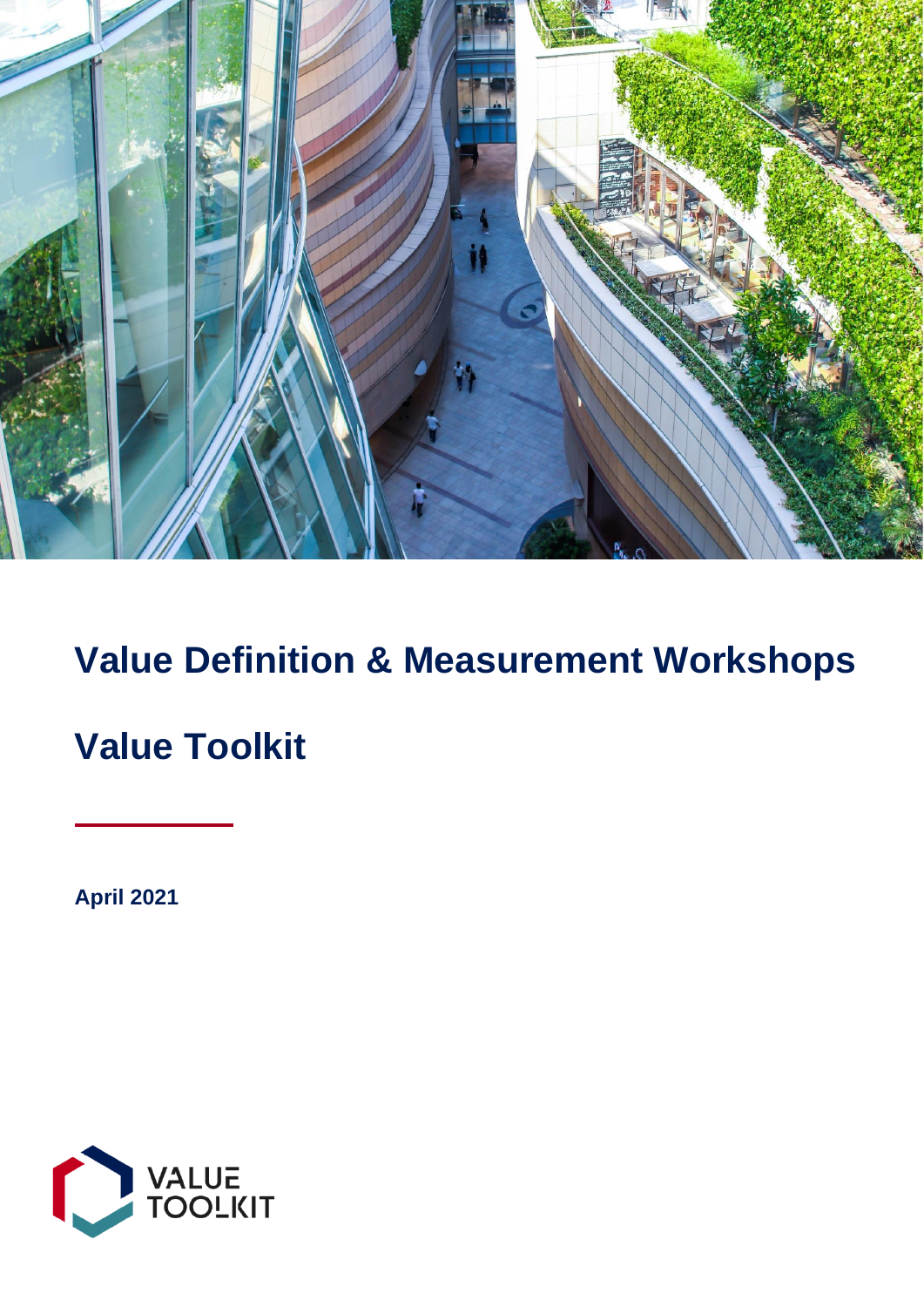# **About the Construction Innovation Hub**

Funded by Government in 2018 with £72 million from UK Research and Innovation, the Construction Innovation Hub brings together world-class expertise from BRE, the Centre for Digital Built Britain (CDBB) at the University of Cambridge and the Manufacturing Technology Centre (MTC). We believe that collective innovation can catalyse the change needed for our built environment to deliver better outcomes for current and future generations.

## **Introduction**

This guide introduces the Value Toolkit's Value Definition and Measurement and Evaluation workshops. These workshops will support you to:

- Define your value priorities and the outcomes you would like to create through a specific project or programme investment; and,
- Develop a strategy to measure and evaluate, to begin a data feedback loop to support continuous improvement.

To help facilitate a successful session, whether virtual, in-person or hybrid, the Hub has created two structured workshops. This guide outlines the Value Toolkit, the workshops, and benefits to participation.

# **What is the Value Toolkit?**

Value-based decisions support better outcomes from the investment we make in the built environment. Such decisions go beyond simply controlling cost during construction or ensuring that projects complete on time. Value encapsulates wider, whole-life considerations: how can this project support a more significant social impact, its impact on biodiversity, does it help our Net Zero ambitions, will it improve the experience of users and the productivity of industry?

The Value Toolkit sets out a series of integrated activities – supported by tools, resources, and guidance – undertaken by a client over the lifecycle of a project or programme to drive better outcomes from each investment.

The Value Toolkit brings together five integrated streams: Value Definition, Risk, Client Approach, Measurement & Evaluation, and Appointments.

In these workshops, we will look specifically at:

- **Value Definition:** The Value Definition stream develops and refines a unique Value Profile for a project or programme. It helps clients and key stakeholders to articulate what is important to them – their core values and drivers.
- **Measurement & Evaluation:** The Measurement & Evaluation stream builds on the Value Profile to develop a project- or programme-specific Value Index.

The Value Toolkit helps clients to develop a robust approach to measurement and evaluation, including the assignment of suitable metrics, performance ranges, and targets for each element of the Value Profile.

## **What is the pilot phase of the Value Toolkit?**

Between May 2021 and October 2021, we will be testing the application of the Value Toolkit on a wide range of projects and programmes to fine-tune the tools, resources, and training for future practitioners ahead of the launch in December 2021.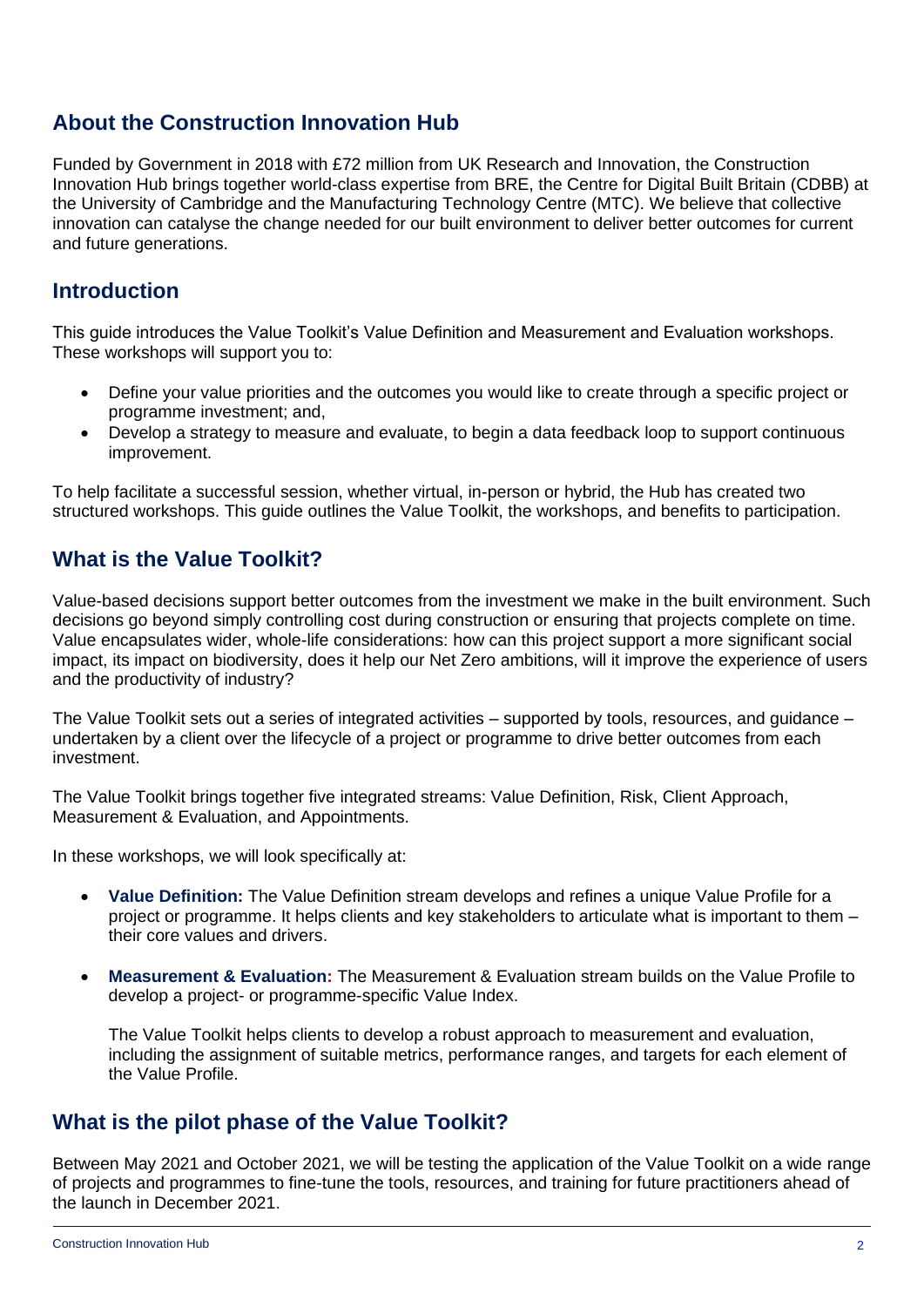We are currently working to identify suitable projects and programmes to test the Value Toolkit. We aim to have a broad cross-section of projects spanning social and linear infrastructure, differing stages of development, public and private clients, national and regional focus.

If you have a project or programme, you'd like to discuss, please contact our Director of Communications & Engagement, **[Ellie Jenkins](mailto:Ellie.Jenkins@constructioninnovationhub.org.uk?subject=Value%20Definition%20and%20Measurement%20Workshops)**.

In the pilot phase between March and October 2021, the Hub team and partners can facilitate workshops with the templates and outputs shared at no cost. We are also working with cohorts of early implementers, who will, in time, be able to facilitate the sessions.

# **What are the benefits of the Value Toolkit?**

#### Optimise value within constraints

The role of the Value Toolkit is to support the client in making more informed choices under the principle of optimisation within constraints. We will work with you to identify the constraints within which you operate (e.g. cost, time, location) and maximise the value created within those boundaries.

#### Address balance and unintended consequences

An essential part of the Value Toolkit process is to help clients to understand where trade-offs need to be made in striving for the best value.

#### Translate policy into action

The Value Toolkit helps translate policy and strategy into action by developing and embedding a project- or programme-specific value profile, which has clear and evidenced links to national, organisational, and regional policy.

#### Driving common language

There is undoubtedly a growing desire to transition from lowest cost to best value. Progress is hindered by inconsistency, and unnecessary complexity in the language used. The Value Toolkit aims to drive consistency in both the processes and language associated with value-based decision-making.

# **Getting ready**

Ahead of the workshop, we will meet with the lead point of contact to talk through the workshop and any practicalities, like the best tools to use. To make the best use of time, we would appreciate your support in preparing for the workshops, and there are some steps we know make all the difference:

#### Getting the right sponsorship and inviting the right people

Optimising value cuts across the organisation, as these workshops establish value priorities, they require senior endorsement.

When choosing who to invite, we'd encourage you to consider the following:

- Sufficient seniority to drive ownership and accountability
- Cross organisational representation- this could be policy, strategy, commercial, delivery and sustainability representation
- 10-12 participants are ideal for workshop-based collaboration.

#### Information on the project or programme

It is beneficial to have a little context on the project or programme you have in mind. This will include basic information on project type, scope, timescales, scale, and stage. If there are existing documents like the SOC or OBC that you are happy to share, this will help to tailor the workshop.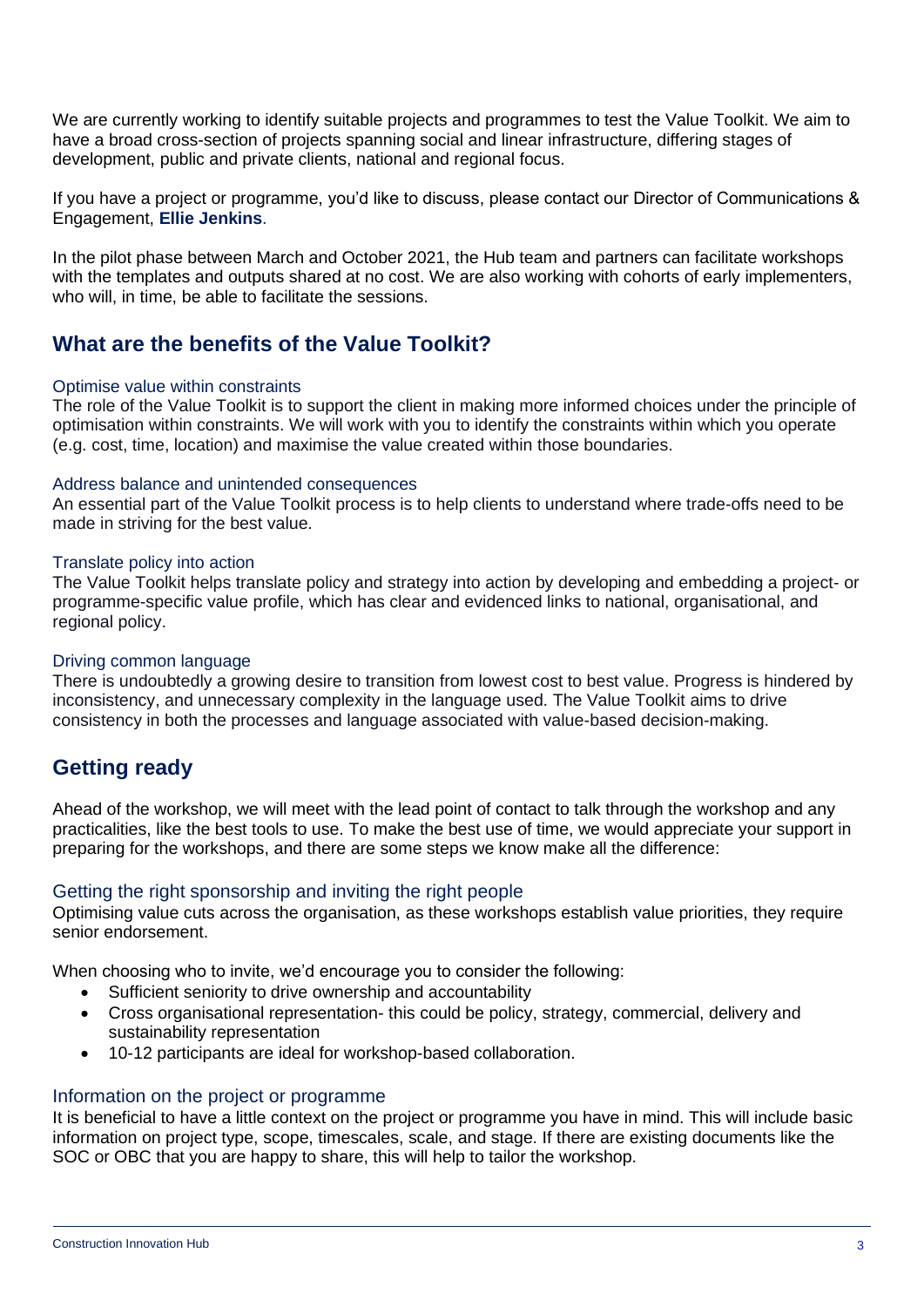#### Understanding your strategic drivers

In advance of the workshop, we will work with you or your policy colleagues to understand the key policies (national, regional, and organisational) that shape your decision-making. We have a prepopulated list to help guide this conversation.

#### Content to share in advance

In case your team wants to find out more, we'd encourage them to visit the **[Value Toolkit webpage.](https://constructioninnovationhub.org.uk/value-toolkit)**

## **Workshop design**

The Hub has spent a significant amount of time building the Value Toolkit workshop templates. They are designed to be run over 120-180 minutes, and we suggest the two workshops are run approximately two weeks apart.

#### **Workshop 1**

#### **Activities**

- Revisit the purpose and process behind the Value Toolkit
- Review the four capitals to ensure everyone is clear on their meaning
- Review (and confirm) the strategic value drivers (national, regional, and organisational policy) collated in advance
- Develop outcome statements that define the outcomes you'd like to achieve through your capital investment, against the four capitals (Human, Social, Produced and Natural)

#### **Outcomes**

- A clear understanding of the Value Toolkit (its purpose and process)
- Awareness and understanding of the 4 capitals of sustainable development
- Capture and reflection upon your strategic drivers
- Schedule of outcome statements, pertaining to your project, programme or portfolio, that you have reviewed as a team

#### **Workshop 2**

#### **Activities**

- Systematically prioritise the outcomes statement developed in the first workshop by category (risk, ability to influence, capability and capacity, driving change and strategic fit)
- Work through key questions to create the foundations of a measurement strategy.

#### **Outcomes**

- Prioritised Outcome Statements
- Indicative Value Profile (a roundel will be generated separate to the workshop)
- Foundations of a measurement strategy
- Collectively prioritise the outcomes you identified in the first workshop by category (risk, ability to influence, capability and capacity, driving change and strategic fit)
- Work through key questions to create the foundations of a measurement strategy.

## **Further information**

For further details about the Construction Innovation Hub, please visit:

#### **[www.constructioninnovationhub.org.uk](http://www.constructioninnovationhub.org.uk/)**